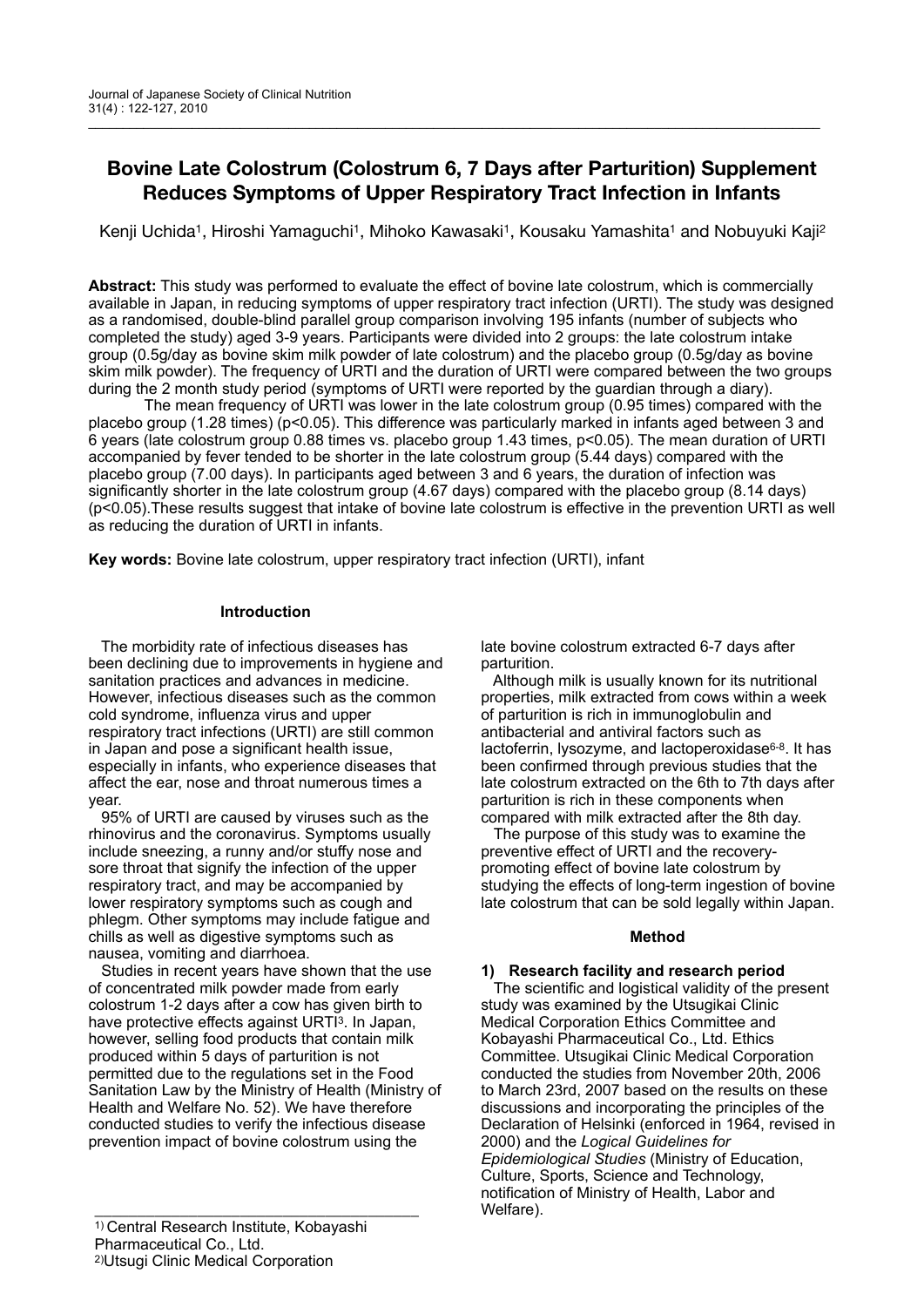#### Table 1: Selection and exclusion criteria for participants

#### Selection criteria

Older than 3 years and younger than 10 years at the start of trial. Healthy subjects with no prior history of hay fever, asthma, house dust allergy or other allergies with symptoms that include cough or sneezing.

#### Exclusion criteria

(1) Subjects who have a prior history of with severe lung and kidney disease and those with severe disease complications deemed inadequate for this study.

(2) Subjects who have previously experienced an allergic reaction to dairy or soy with a high chance of reoccurrence.

(3) Subjects who are taking antibacterial drugs (antibiotics, antiviral drugs) at the start of trial.

(4) Subjects or their guardians who are unable to keep a daily record or those deemed unable to follow instructions of the primary investigator.

(5) Subjects who are participating in other studies.

(6) Other subjects deemed unsuitable for the present study by the primary investigator.

### **2) Test food and intake method**

 The main food material used in this study is bovine late colostrum skim milk powder. This was created by extracting milk from cows 6-7 days after parturition and removing the fat until the fat content reached <5%. The milk is then pasteurised at 73 degrees for 15 seconds and dried by spray dry method.

 A chewable tablet containing 166.7mg of bovine late colostrum with a diameter of 15mm (hereinafter, referred to as late colostrum food) was used as the test food in the intervention group. A chewable tablet of the same dimensions containing 166.7mg of regular skim cow milk (hereinafter referred to as placebo food) was used as a placebo in the control group. Adjustments were made to both foods to ensure that their physical appearance was undistinguishable.

#### **3) Eligible participants**

 213 volunteers with an equal gender ratio and age distribution (3-4 years old, 5-6 years old, 7-9 years old) were recruited at the Utsugikai Clinic Medical Corporation. The study was explained in detail to all volunteers and their guardians in advance and in writing. After obtaining consent given out of the guardians' free will, the eligibility of each volunteer was examined using the selection and exclusion criteria shown in Table 1. 207 healthy males and females between the ages of 3-9 were confirmed as participants for this study (Figure 1).

#### **4) Method of implementation**

This study used a double-blind parallel group comparison study where the allocation of participants was conducted by EPS Co., Ltd on April 26, 2007. The table outlining participants' allocation was created by the allocation management using SAV Ver 8.2, where 4 caseblocks were randomly and evenly allocated into



Figure 1: Research Protocol

groups receiving late colostrum or the placebo food group.

 The trial was carried out sequentially in participants who passed the eligibility test and had completed a consultation. Incorporation was terminated when the number of participants in each age and gender group reached 32-36.

 The trial foods used in the study were confirmed to be physically indistinguishable by the allocation controller and distributed by the principal investigator in the order of incorporation. The intake amount of the test food was 3 tablets per day (500 mg bovine late colostrum skim powder milk or bovine skim milk powder), and the test subjects were asked to ingest these tablets continuously for 9 weeks. The time and frequency of ingestion was not specified.

 During the trial period, guardians were asked to record various details regarding the participants' health condition, including cough, sore throat, fever by body temperature, poor physical condition, intake amount, presence/absence of hospital visits, medications, etc., by writing these details in a survey-type diary every day. Furthermore, all participants were asked to make 3 hospital visits; 1 week before the start of trial, 4 weeks after the start of trial and 8 weeks after the start of trial, where their health condition and body growth was checked by the principal investigator. It was also confirmed during these consultations whether participants had been vaccinated against the influenza virus.

#### **5) Diagnostic criteria for URTI**

 The presence of URTI was determined by examining the health condition of participants as reported in the diary. A "cough lasting more than a day" or a "sore throat lasting more than 2 days" were considered as onset of URTI and the frequency of these events were recorded. In addition, the number of days the symptoms persisted was identified as the duration for each onset of URTI5,8-12. Any symptoms that showed within 3 days of the initial onset of URTI were regarded as of the same onset, and the the number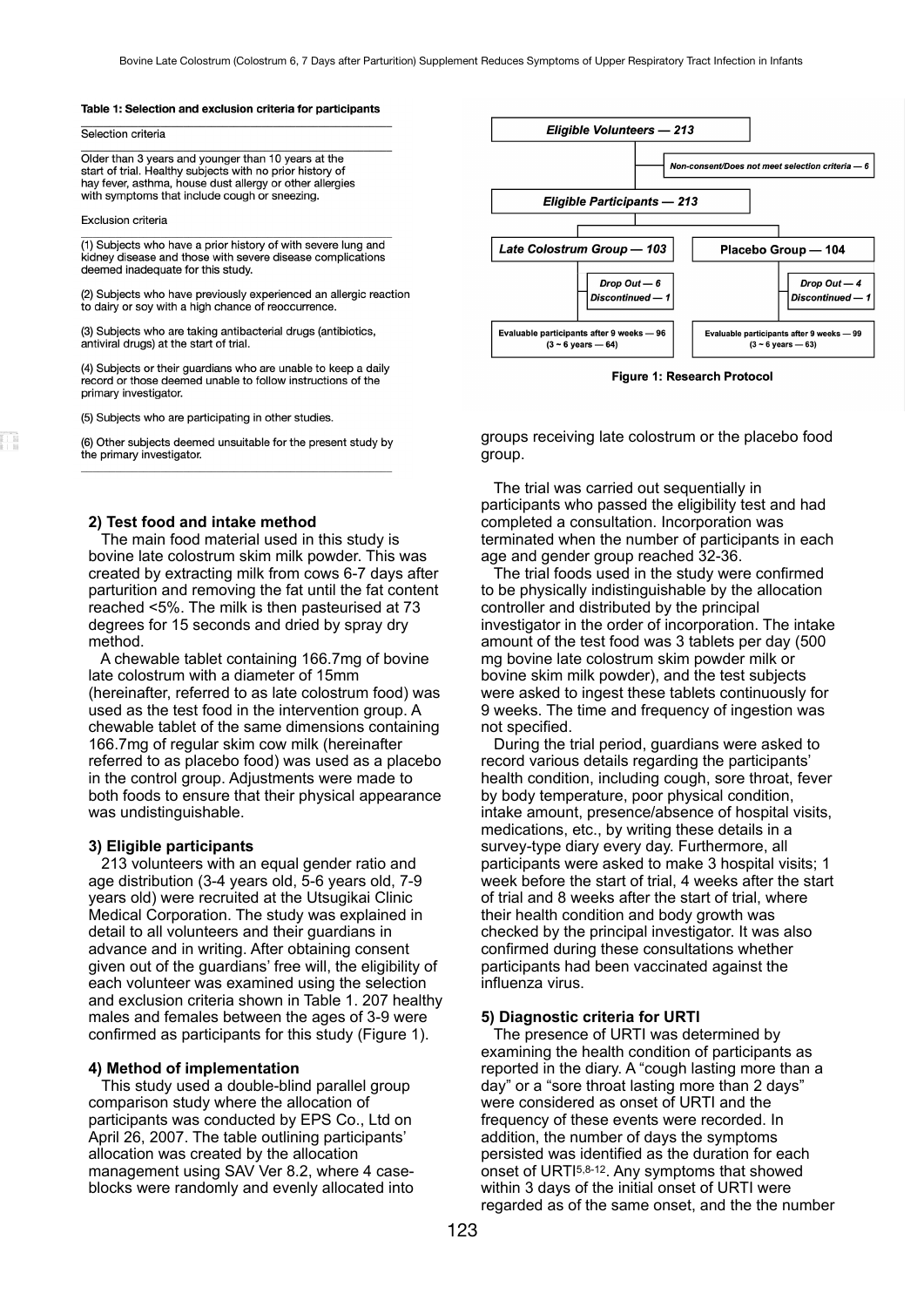of symptomatic days were grouped together. Furthermore, having a fever for more than a day was defined as a serious URTI.

 The amount of food intake, presence or absence of hospital visits and medicine use was recorded and examined.

 Infection with the influenza virus was identified through consultation (examination of clinic history) and the judgment of the principal investigator based on the drugs used.

### **6) Statistical processing**

 In order to eliminate the influence of infectious disease infection before the start of the trial, the results of the first week after the start of intake (1 week before the start of the trial) was not included in the evaluation, and only the results from the subsequent 8 weeks were compared between groups. In addition, subjects who took 80% or less of the prescribed food intake were excluded from the analysis.

 A statistical comparison was performed between the two groups, the late colostrum food intake group (late colostrum group) and the control food intake group (placebo group). In addition, a statistical comparison was also performed between the two groups for participants aged 3 to 6 years, which is an age group with known high epidemiological incidence of URTI.

 Welch's t-test was performed for the number of onsets and days affected by symptoms of URTI and serious URTI, and Fisher's exact test was used for the distribution of the number of onset and nononset participants.

### **Results**

### **1) Participant characteristics**

At the start of trial, there were 103 participants in the food intake group and 104 participants in the placebo group. In the former group, a total of 7 participants dropped out of the study due to personal reasons (4), lack of food intake (2) and adverse events (1). In the placebo group, there were a total of 5 participants who dropped out of

|  |  |  |  | Table 2: Height and weight difference of participants between groups |
|--|--|--|--|----------------------------------------------------------------------|
|--|--|--|--|----------------------------------------------------------------------|

|                           | n  | Height |                                | Weight       |
|---------------------------|----|--------|--------------------------------|--------------|
| Late colostrum group      |    |        |                                |              |
| $3\sim$ 4 years (male)    | 16 |        | $97.7 + 6.4$                   | $15.1 + 2.2$ |
| $3\sim$ 4 years (female)  | 16 |        | $96.8 + 5.1$                   | $14.9 + 1.7$ |
| $5~6$ years (male)        | 17 |        | $110.0 \pm 6.2$ 20.1 $\pm 5.5$ |              |
| $5~6$ years (female)      | 15 |        | $114.7 \pm 8.9$ 20.7 $\pm 6.0$ |              |
| $7{\sim}9$ years (male)   | 14 |        | $125.4 \pm 7.3$ $25.5 \pm 6.1$ |              |
| $7{\sim}9$ years (female) | 18 |        | $127.0 + 6.1$ $26.8 + 4.9$     |              |
| Placebo group             |    |        |                                |              |
| $3~1$ years (male)        | 16 |        | $98.3 + 4.5$                   | $15.8 + 1.7$ |
| $3\sim$ 4 years (female)  | 15 |        | $101.4 \pm 5.3$ $16.2 \pm 1.7$ |              |
| $5~6$ years (male)        | 17 |        | $110.2 \pm 5.3$ $19.2 \pm 2.7$ |              |
| $5~6$ years (female)      | 15 |        | $114.1 \pm 7.0$ 19.9 $\pm 3.4$ |              |
| $7{\sim}9$ years (male)   | 18 |        | $126.5 \pm 6.7$ 26.4 $\pm 4.7$ |              |
| $7{\sim}9$ years (female) | 18 |        | $127.1 \pm 6.4$ 26.5 $\pm 4.2$ |              |

 $* \cdots p\le 0.05$ 

1.43

 $3 - 6$  Years

0.88









#### $3 - 6$  Years

Late Colostrum Group (n=96) Placebo Group (n=99)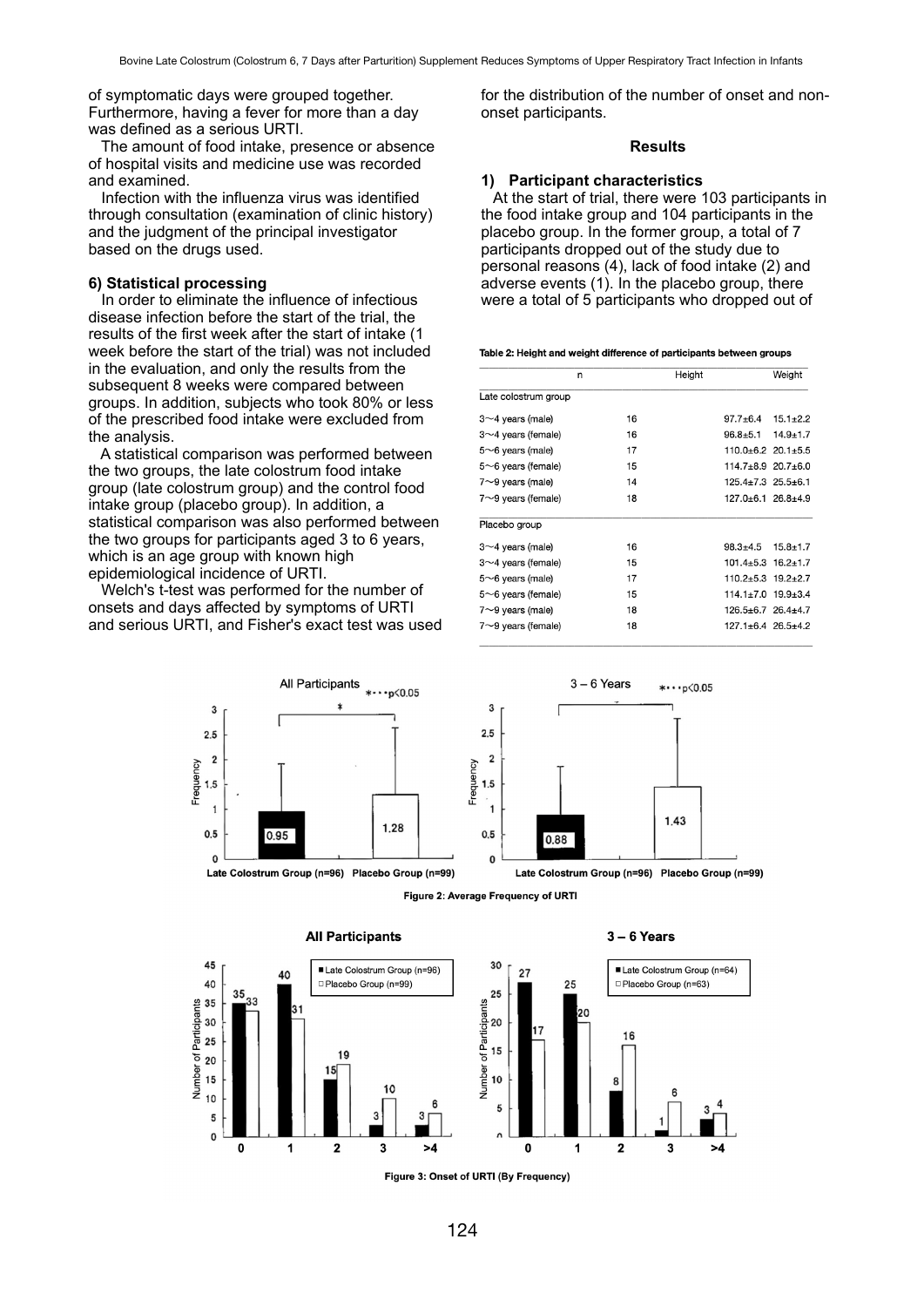the study due to personal reasons (4) and adverse events (unexplained rash)(1). Therefore, a total of 96 participants in the food intake group and 99 participants in the control group were included in the assessment. In addition, the number of participants within the 3-6 age range were 64 in the food intake group and 63 in the placebo group (Figure 1).

 The characteristics of participants included in the assessment are outlined in Table 2. There was no statistically significant differences in the sample size, gender, age, height and weight between the two groups.

### **2) The frequency of onset of URTI**

 The average frequency of onset of URTI during the trial period is outlined in Figure 2. The average frequency of onset was 1.28 times in the placebo group compared to 0.95 times in the late colostrum group, and the difference between the 2 groups was found to be statistically significant (p=0.047). Furthermore, the average frequency of onset in participants aged 3-6 years was found to be 1.43 times in the placebo group compared with 0.88 times in the late colostrum group, and the differences in these groups were found to be even more statistically significant (0.015).

 The number of participants is summarised according to frequency of onset and shown in Figure 3. Researchers observed a notable decline in the frequency of multiple URTI onset (twice or more) in participants in the food intake group.

 Table 3 shows the contrast in number of participants who did or did not experience an

Table 3: Participants who did/did not experience onset of URTI

|                  |                                       |          | HPL < U. 10 |  |
|------------------|---------------------------------------|----------|-------------|--|
|                  |                                       | Onset    | No onset    |  |
| All participants | Late colostrum group<br>Placebo group | 61<br>66 | 35<br>33    |  |
| $3~$ 6 years     | Late colostrum group<br>Placebo group | 37<br>46 | 27<br>17    |  |
|                  |                                       |          |             |  |

onset of URTI between the 2 groups. Although the differences data from in these groups is not significant, there is evidence of decline in number of participants experiencing onset of URTI in the food intake group (p=0.096).

### **3) Number of symptomatic days of URTI**

 The average number of symptomatic days of URTI during the trial period is shown in Table 4. We found no statistically significant difference between the two groups in terms of the number of symptomatic days of URTI.

 However, in severe URTI cases where participants suffered from a fever for more than 1 day during the symptomatic period, the average number of symptomatic days in the placebo group was 7.00 compared with 5.44 days in the late colostrum group, showing a notably lower figure albeit not being statistically significant (p=0.181). Furthermore, the average number of symptomatic days of URTI in participants in the 3-6 year age group was 8.14 days in the placebo group compared with 4.67 days in the late colostrum group, indicating a statistically significant difference  $(p=0.036)$ .

#### **4) Other considerations**

 A statistically significant difference could not be detected in the number of participants infected with the influenza virus, the number of days in poor health, frequency of hospital visits and the frequency of drug use between both groups.

# **Discussion**

 This study showed bovine late colostrum had similar effects when compared with bovine early colostrum in terms of preventative action against URTI and reducing the number of symptomatic days. These effects were especially pronounced in participants aged between 3-6 years.

 Bovine late colostrum powder used in this study had 10% of IgG (early colostrum : IgG 20%). Additionally, studies have detected traces of IgG in the laryngeal mucosa over several hours after

 $\sim$   $\sim$   $\sim$ 

|                       |                                                   |                                        |                                                            | ∵p < ∪.∪5                          |  |
|-----------------------|---------------------------------------------------|----------------------------------------|------------------------------------------------------------|------------------------------------|--|
| URTI                  |                                                   |                                        | Severe URTI                                                |                                    |  |
|                       | All cases Late colostrum group<br>$(92 \; cases)$ | Placebo group<br>$(127 \text{ cases})$ | Late colostrum group Placebo group<br>$(27 \text{ cases})$ | $(21 \text{ cases})$               |  |
|                       | Symptomatic days                                  |                                        |                                                            |                                    |  |
| (Average)             | 4.37                                              | 4.07                                   | 5.44                                                       | 7.00                               |  |
|                       | URTI                                              |                                        | Severe URTI                                                |                                    |  |
| $3\nthicksim 6$ years | Late colostrum group Placebo group                |                                        |                                                            | Late colostrum group Placebo group |  |
|                       | $(52 \; \text{cases})$                            | $(90 \text{ cases})$                   | $(12 \text{ cases})$                                       | $(14 \text{ cases})$               |  |
|                       | Symptomatic days                                  |                                        |                                                            |                                    |  |
| (Average)             | 4.02                                              | 4.30                                   | 4.67                                                       | 8.14                               |  |
|                       |                                                   |                                        |                                                            |                                    |  |
|                       |                                                   |                                        |                                                            | ×                                  |  |

Table 4: Average number of symptomatic days of URTI